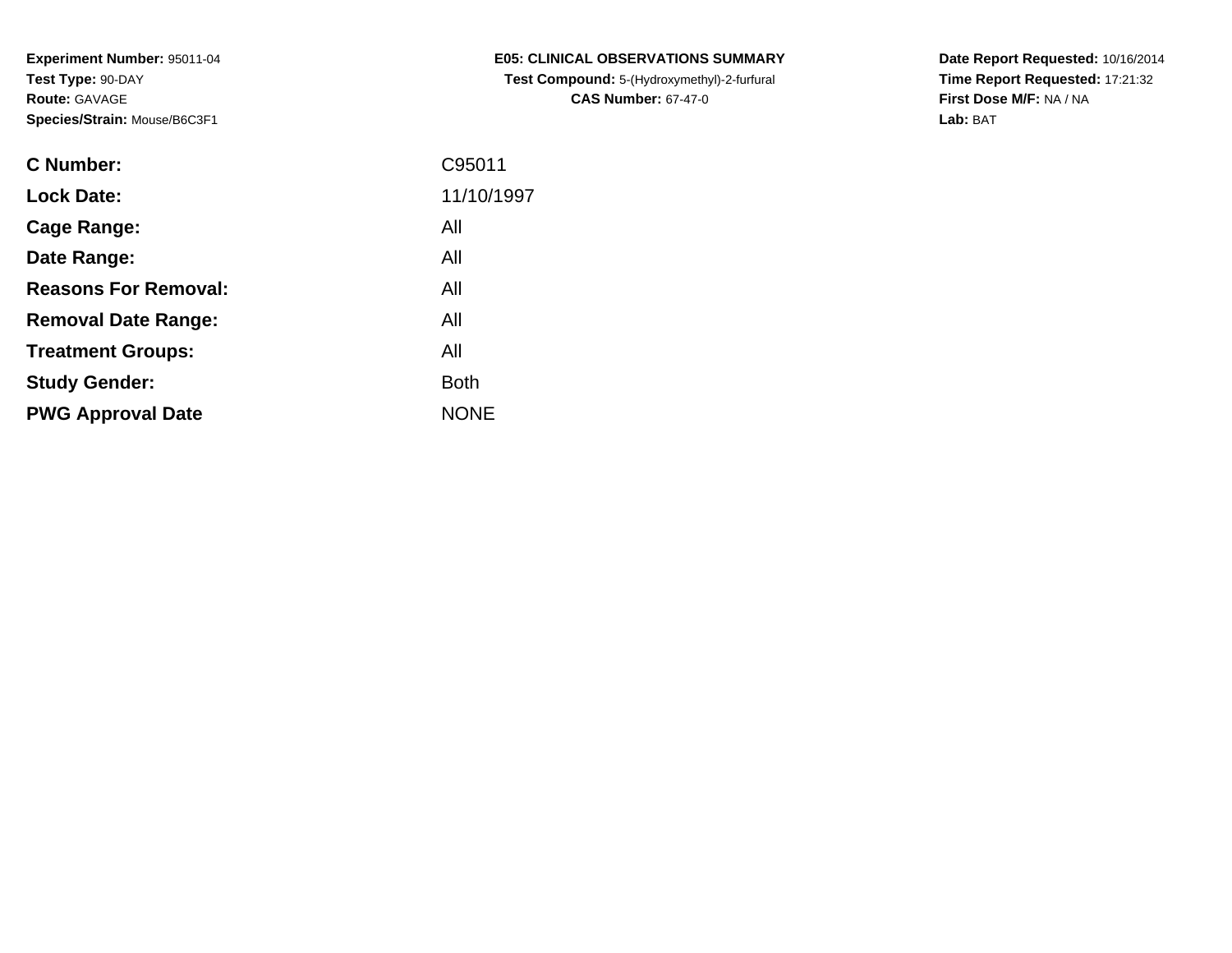# **E05: CLINICAL OBSERVATIONS SUMMARYTest Compound:** 5-(Hydroxymethyl)-2-furfural

**CAS Number:** 67-47-0

**Date Report Requested:** 10/16/2014**Time Report Requested:** 17:21:32**First Dose M/F:** NA / NA**Lab:** BAT

#### **SEX :FEMALE WEEK: 14**

| <b>OBSERVATIONS</b> | 0 MG/KG         |               | 47 MG/KG        |        | 94 MG/KG        |        | 188             | <b>MG/KG</b>  |
|---------------------|-----------------|---------------|-----------------|--------|-----------------|--------|-----------------|---------------|
|                     | <b>CURRENT*</b> | <b>TOTAL+</b> | <b>CURRENT*</b> | TOTAL+ | <b>CURRENT*</b> | TOTAL+ | <b>CURRENT*</b> | TOTAL+        |
| Eye Abnormality     | 0/0             | 0/10          | 0/6             | 0/10   | 0/0             | 0/10   | 0/0             | 1/10          |
|                     |                 |               |                 |        |                 |        |                 | <b>DAY 71</b> |

\* ANIMALS WITH OBSERVATION IN CURRENT PERIOD / TOTAL ANIMALS OBSERVED IN CURRENT PERIOD (WITHIN 7 DAYS OF RUN DATE)

+ ROW 1 = CUMULATIVE NO. OF ANIMALS WITH OBSERVATION / TOTAL ANIMALS STARTED ON STUDYROW 2 = DAY OF ONSET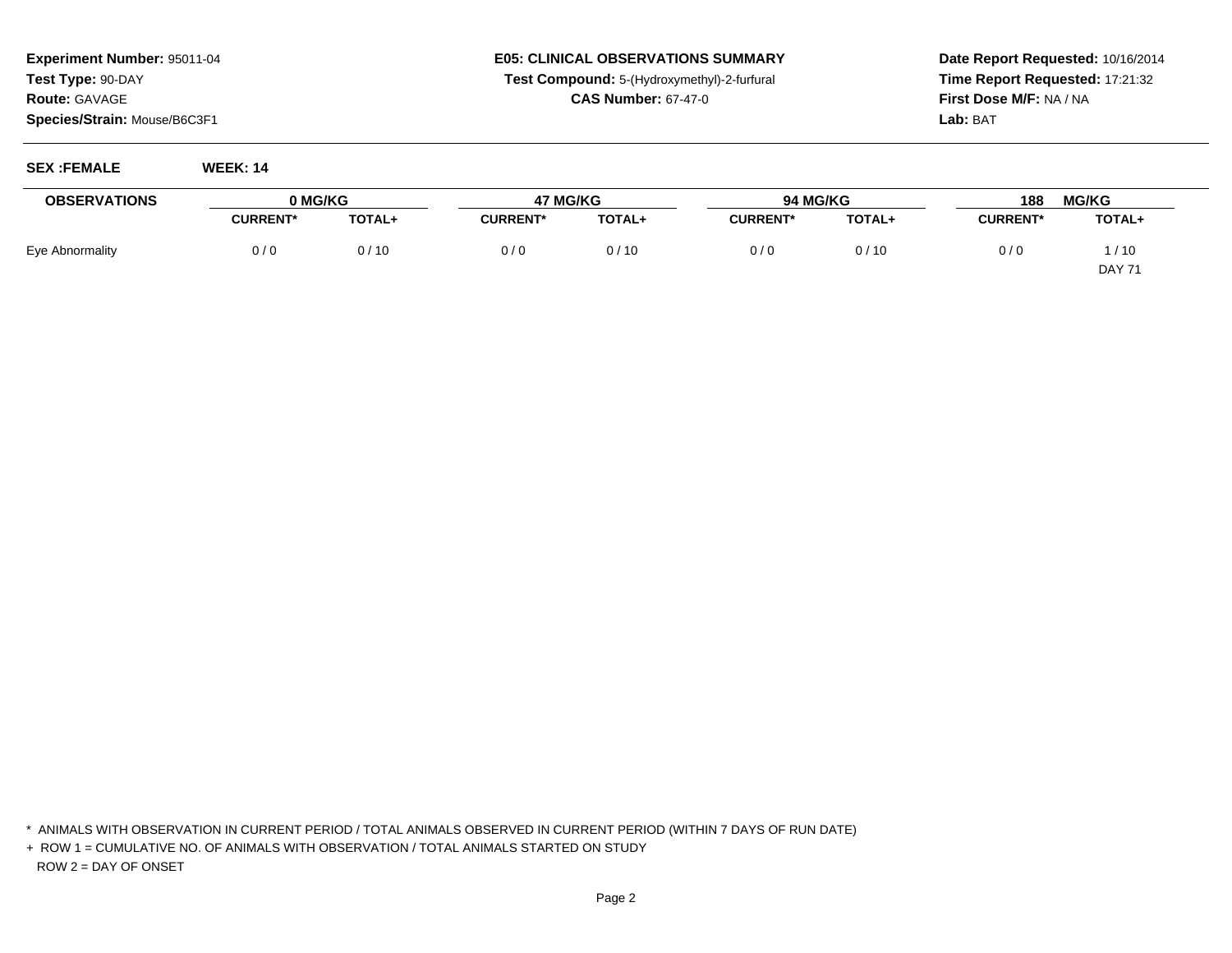# **E05: CLINICAL OBSERVATIONS SUMMARYTest Compound:** 5-(Hydroxymethyl)-2-furfural

**CAS Number:** 67-47-0

**Date Report Requested:** 10/16/2014**Time Report Requested:** 17:21:32**First Dose M/F:** NA / NA**Lab:** BAT

| <b>SEX :FEMALE</b>  | <b>WEEK: 14</b> |               |                 |               |
|---------------------|-----------------|---------------|-----------------|---------------|
| <b>OBSERVATIONS</b> | 375             | <b>MG/KG</b>  | 750             | <b>MG/KG</b>  |
|                     | <b>CURRENT*</b> | <b>TOTAL+</b> | <b>CURRENT*</b> | <b>TOTAL+</b> |
| Eye Abnormality     | 0/0             | 0/10          | 0/0             | 0/10          |

\* ANIMALS WITH OBSERVATION IN CURRENT PERIOD / TOTAL ANIMALS OBSERVED IN CURRENT PERIOD (WITHIN 7 DAYS OF RUN DATE)

+ ROW 1 = CUMULATIVE NO. OF ANIMALS WITH OBSERVATION / TOTAL ANIMALS STARTED ON STUDYROW 2 = DAY OF ONSET